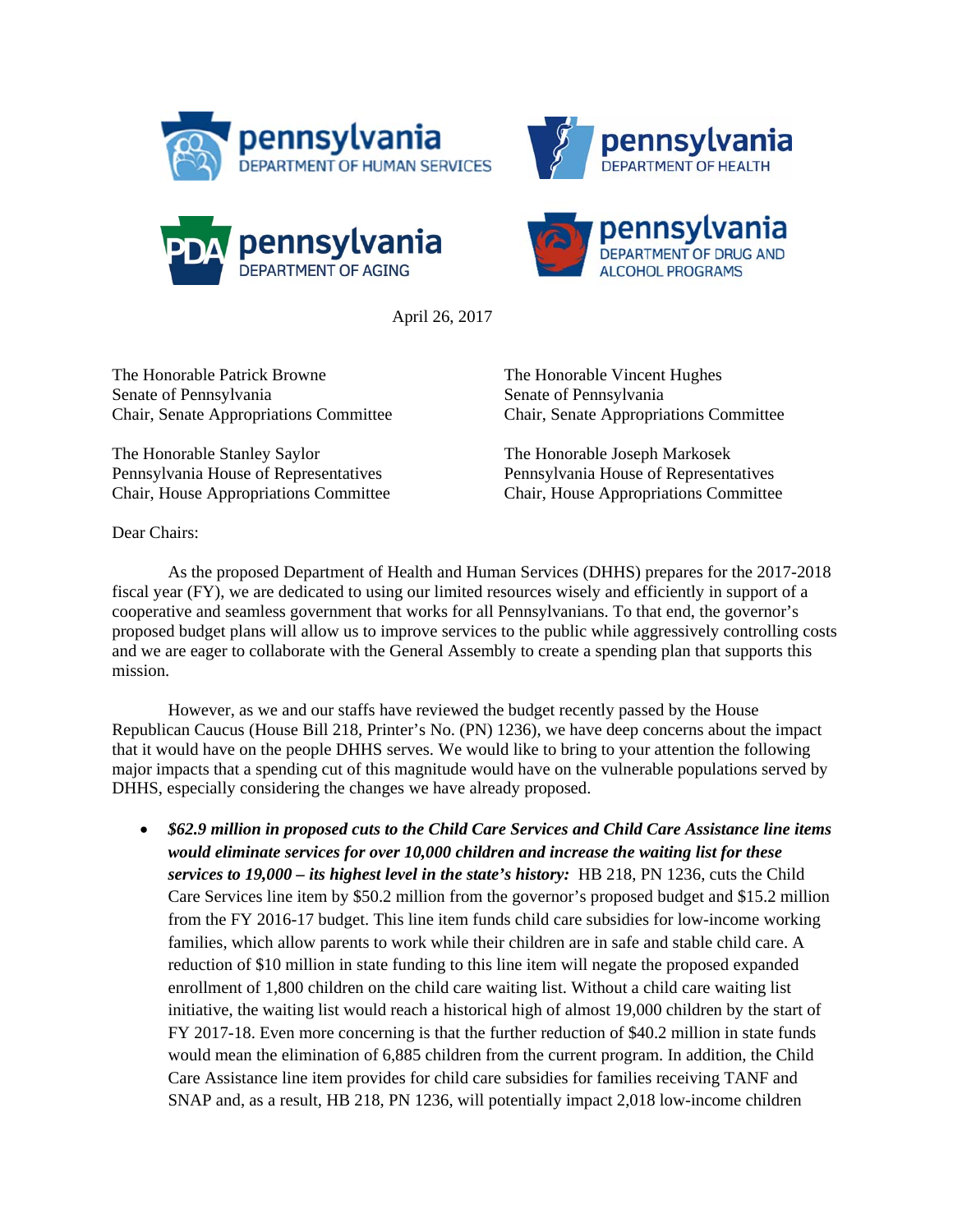receiving subsidies through this line item. **The elimination of children currently receiving subsidies from the program would be unprecedented in department history** and result in parents having to make tough choices between working and placing their child in a potentially unstable and/or unsafe environments.

- *\$9 million in cuts to mental health and substance use disorder funding would mean that more Pennsylvanians would be institutionalized instead of served in the community and that over 1,200 Pennsylvanians would not be able to access treatment for a substance use disorder:* The House Republican budget also reduces funding for mental and behavioral health services. The budget includes a reduction of \$5 million in community mental health county allocations. This cut will jeopardize available funding to serve individuals leaving state hospitals to live in the community, which could impact the funding necessary for the closure of the Norristown civil unit, with related impact on the ACLU forensic lawsuit. In addition, there is a reduction of \$4 million to county behavioral health funding, which would eliminate the amount that was included for treatment costs for 1,200 non-Medical Assistance eligible clients who are newly able to receive the substance use disorder treatment through the Centers of Excellence. At a time when the commonwealth is experiencing an unprecedented opioid epidemic, this is a dangerous step backwards.
- *\$4.8 million in cuts to counties would affect thousands of vulnerable Pennsylvania families, including those who are experiencing homelessness, and make it much more difficult for county human service directors to do their jobs:* There are also additional cuts in HB 218, PN 1236, to counties including a \$2 million (15 percent) reduction to the Human Services Development Fund line item. This funding provides flexible dollars for counties to serve lowincome adults, children, people experiencing homelessness, aged and aging persons, and individuals with mental health issues, substance use disorder, or intellectual disabilities. The Homeless Assistance appropriation was cut by \$2.8 million. These two reductions will result in thousands of people losing access to critical services.
- *\$6 million in cuts to home and community-based services mean that over 300 seniors would lose supportive services that allow them to live in their communities and may force them into nursing homes:* HB 218 contains a \$6 million cut to home and community-based services provided through Waivers and assumes savings through the implementation of a visit verification system by January 2018. This system is a federal mandate that must be implemented by January 2019 and the department is unsure they would be able to meet this new timeline. Should \$6 million in cuts be realized, elderly Pennsylvanians and those with physical disabilities that rely upon Waiver services such as personal care assistance services, home modifications, and skilled nursing coverage would be impacted. The Waiver programs impacted include the Aging, Attendant Care, OBRA, and Independence Waivers. If implemented, 324 waiver individuals would lose services that enable them to live at home and possibly result in entitlement costs as people are forced into nursing homes under the long-term care program or result in additional program costs shifted to future years.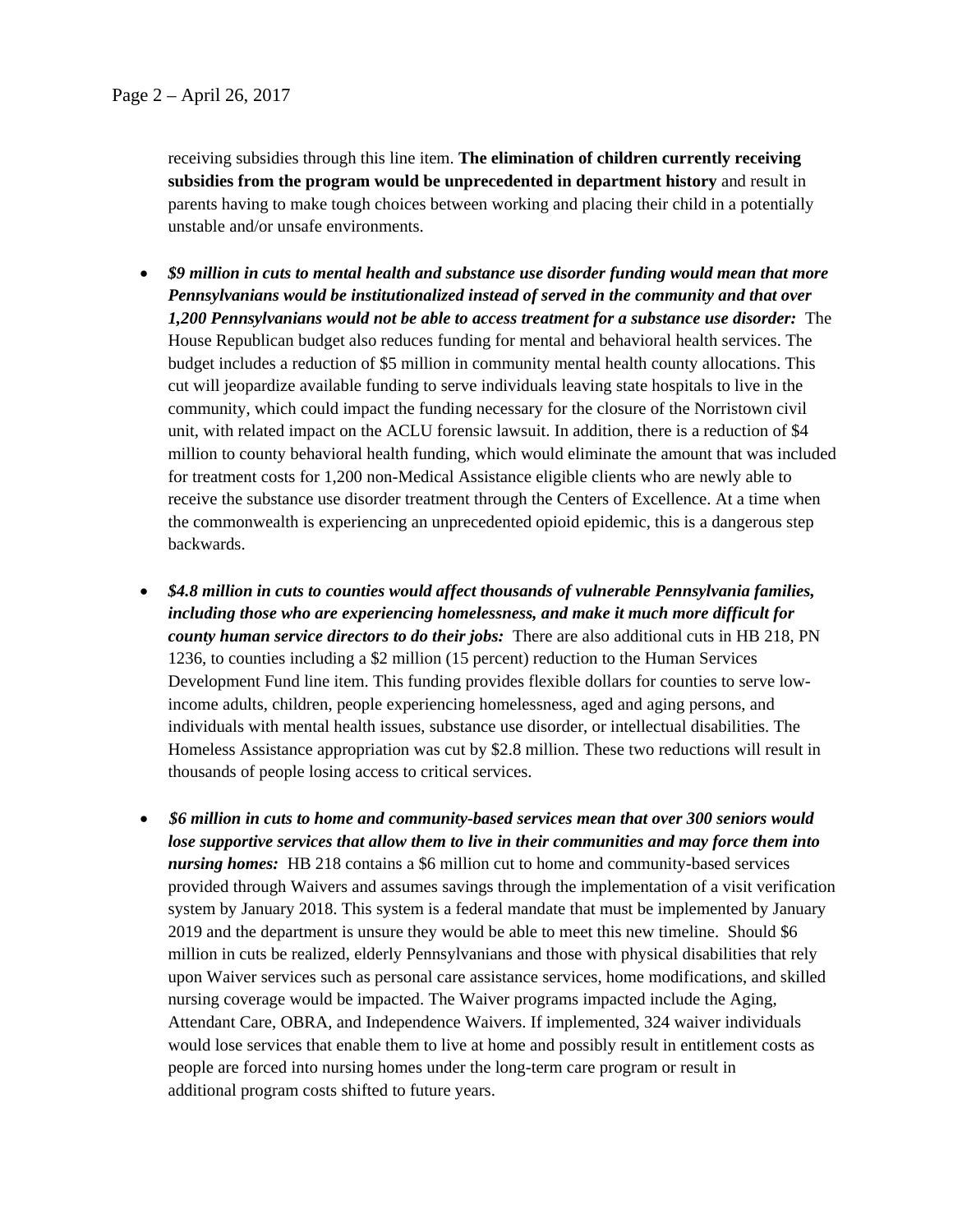- *Administrative cuts will result in the loss of over 400 state jobs that would hurt the department's ability to provide vital health and safety functions such as ChildLine and adult protective services:* Several administrative line items were cut in HB 218, PN 1236, which would result in over 400 full-time equivalent positions being eliminated. While this cut encompasses several line items, it is important to note several critical operations would be impacted including ChildLine, youth development centers and forestry camps, and adult protective services.
- *Quality Assurance (QA) budget cut by nearly \$1.5 million will result in a complement reduction of approximately 19 positions, placing federal funding and safety of those in facilities in jeopardy:* QA is responsible for ensuring patient safety at health care facilities. If staff complement is reduced, it will impact QA's ability to conduct licensure and certification surveys and respond to complaints in a timely manner, putting patient safety in jeopardy. With several legislative proposals being introduced and moving, the problem becomes larger and may render laws new and old unenforceable.
- *ABC-MAP (Prescription Drug Monitoring Program) Administration was cut by six percent, meaning that vacancies may not be filed and enhancements for this new program may be reduced or eliminated:* PDMP is a new tool that supports appropriate clinical decision making, prevents prescription drug abuse and diversion, and limits a patient's ability to doctor shop. In its first six months of operation under the Department of Health, it has proved an essential tool in helping to combat the opioid epidemic. Every day, more than 40,000 doctors and pharmacists log in and utilize the tool, placing Pennsylvania at the forefront of this innovative technology. Funding cuts halt forward progress and jeopardize further effective implementation and integration of this cutting-edge program.
- *Vital Statistics was cut by seven percent, causing a reduction in an already thin workforce that will cause even longer delays to an overstressed system:* Every year, over 500,000 applications for birth and death records are filed with the department. That number is climbing with Real ID changes and other factors. This program is in desperate need of adequate funding, along with a rewrite of the 1953 law that governs it.
- *State Health Centers were cut by over \$650,000, putting in peril our retooling of the manner with which public health and clinical services are provided to residents of the commonwealth:*  The seven percent reduction would impact the department's ability to modernize and mobilize our workforce, severely impacting our ability to provide adequate public health services to our most vulnerable citizens.
- *Local health departments' funding is reduced by nearly \$4 million, meaning that severe cuts to county-based health departments will be necessary:* The commonwealth's six county and four municipal health departments offer disease prevention, health promotion, and clinical services to